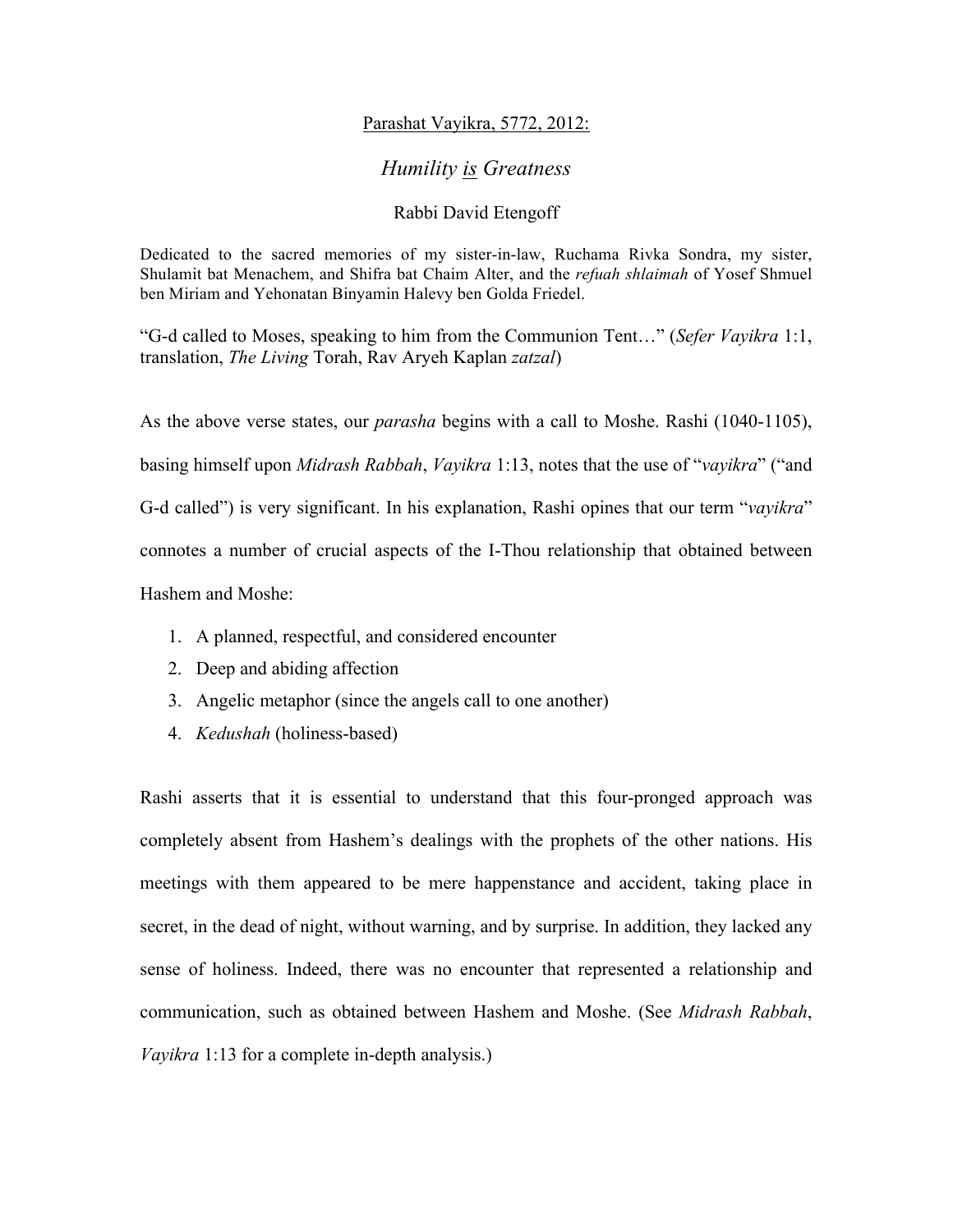Given that Hashem is infinite and we are finite, it is natural for us to view our relationship with Him from our own perspective. Therefore, we focus upon how we can become better and more profound *avdei Hashem* (servants of G-d). Little wonder that thousands of books have been written that focus upon this crucial and fundamental enterprise. Yet, Rashi clearly indicates that G-d is a full-fledged partner in the I-Thou relationship. As such, Hashem insisted that Moshe needed to be treated with the warmth, dignity, and respect that he deserved. Thus, man is in search of G-d, while the Almighty is equally in search of man.

In contrast to Hashem's approach, Moshe wanted the Master of the Universe to contact him in the same estranged manner in which He communicated with the non-Jewish prophets of the world. His abiding humility led him to reject special treatment or honorific behaviors – even if they emanated from G-d Himself. According to Rabbeinu Yaakov ben Asher (1270-1340) in his famous work, *Baal Haturim*, this is the significance of the diminutive *aleph* that appears in the first word of our *parasha*:

Moshe was great and humble [at the same time]. Therefore, he did not want to write "*vayikra*." [And G-d called] He only wanted to write "*vayikar*," [And G-d happened to appear] which is an expression of an accidental meeting. Using this expression [*vayika*r] it would be as if Hashem only spoke to him in a trance or in a dream just as it is stated regarding Bilaam. Therefore, Hashem explicitly commanded him to write the *aleph* [to represent his true stature.] Moshe, however, further responded to Hashem and told Him, based upon his thoroughgoing humility, that he would only write a diminutive *aleph* that was smaller than any other *aleph* that would appear in the Torah. He, therefore, wrote it in miniature. (Translation my own)

Consequently, we learn that the miniature *aleph* was Moshe's compromise to do Hashem's will, while remaining existentially true to his humble nature. Hashem accepted this compromise and it has been written in every *Sefer Torah* until our own time. In sum,